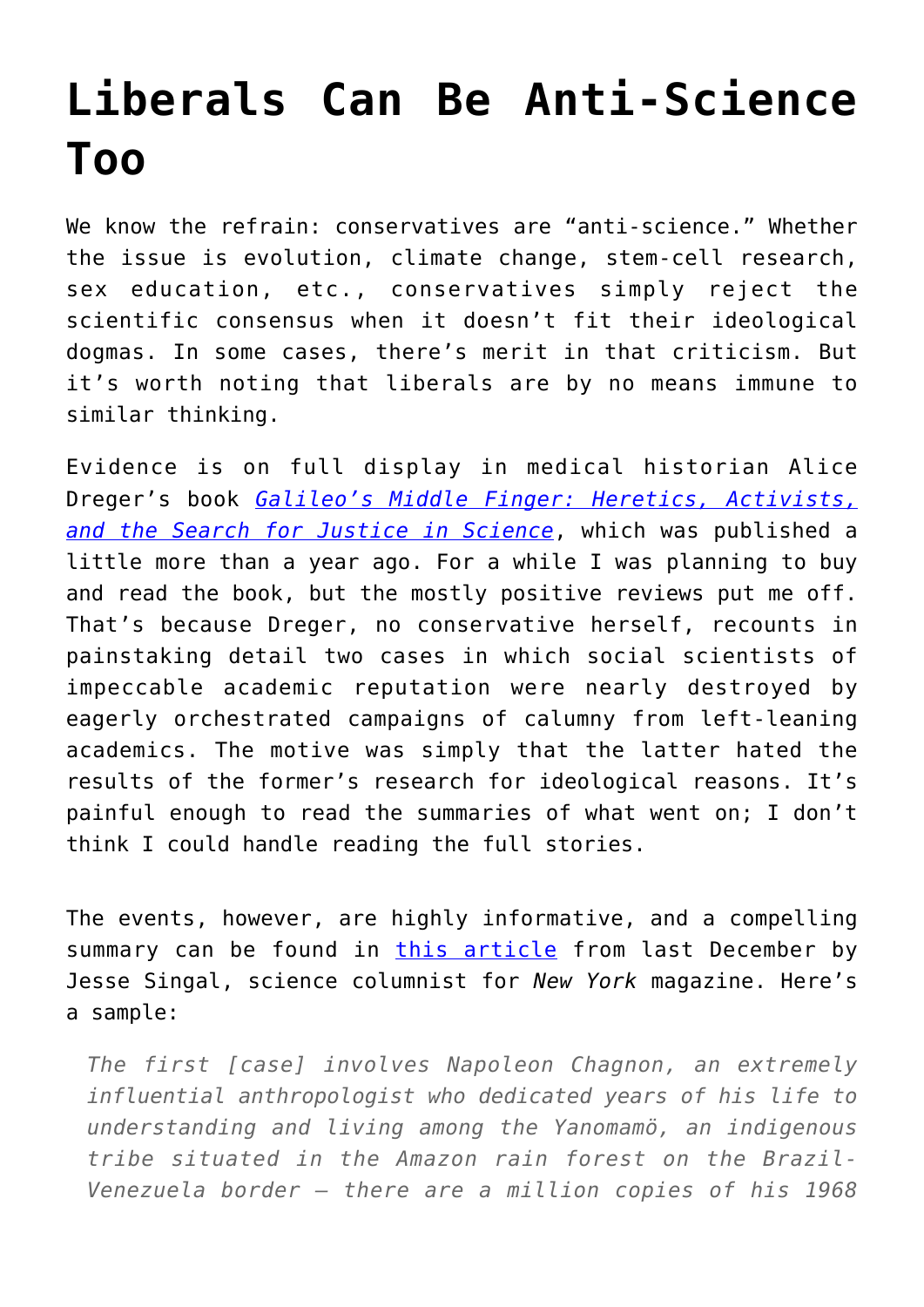*book Yanomamö: The Fierce People in print, and it's viewed by many as an ethnographic classic. Chagnon made ideological enemies along the way; for one thing, he has long believed that human behavior and culture can be partially explained by evolution, which in some circles has been a frowned-upon idea. Perhaps more important, he has never sentimentalized his subjects, and his portrayal of the Yanomamö included, as Dreger writes, "males fighting violently over fertile females, domestic brutality, ritualized drug use, and ecological indifference." Dreger suggests that Chagnon's reputation as a careful, dedicated scholar didn't matter to his critics — what mattered was that his version of the Yanomamö was "Not your standard liberal image of the unjustly oppressed, naturally peaceful, environmentally gentle rainforest Indian family.* 

*In 2000, Chagnon's critics seized upon a once-in-a-career chance to go after him.*

And go after him they did, because his results conflicted with the cherished narrative about primitive cultures. It was a years-long nightmare for Prof. Chagnon. Thanks largely to Dreger herself, Chagnon's reputation has been somewhat rehabilitated. But as Singal also notes, few of the publications that eagerly published the lies against Chagnon have issued corrections. That, apparently, would be a kind of party disloyalty.

Then there's [the case](http://nymag.com/scienceofus/2015/12/when-liberals-attack-social-science.html)…

*"…of J. Michael Bailey, a Northwestern University psychologist and researcher of human sexuality and former chair of that university's psychology department. In 2003, Bailey released The Man Who Would Be Queen: The Science of Gender-Bending and Transsexualism, a book in which he relates the stories of several transgender women and promotes the theories of Ray Blanchard, a Canadian sex researcher with a*